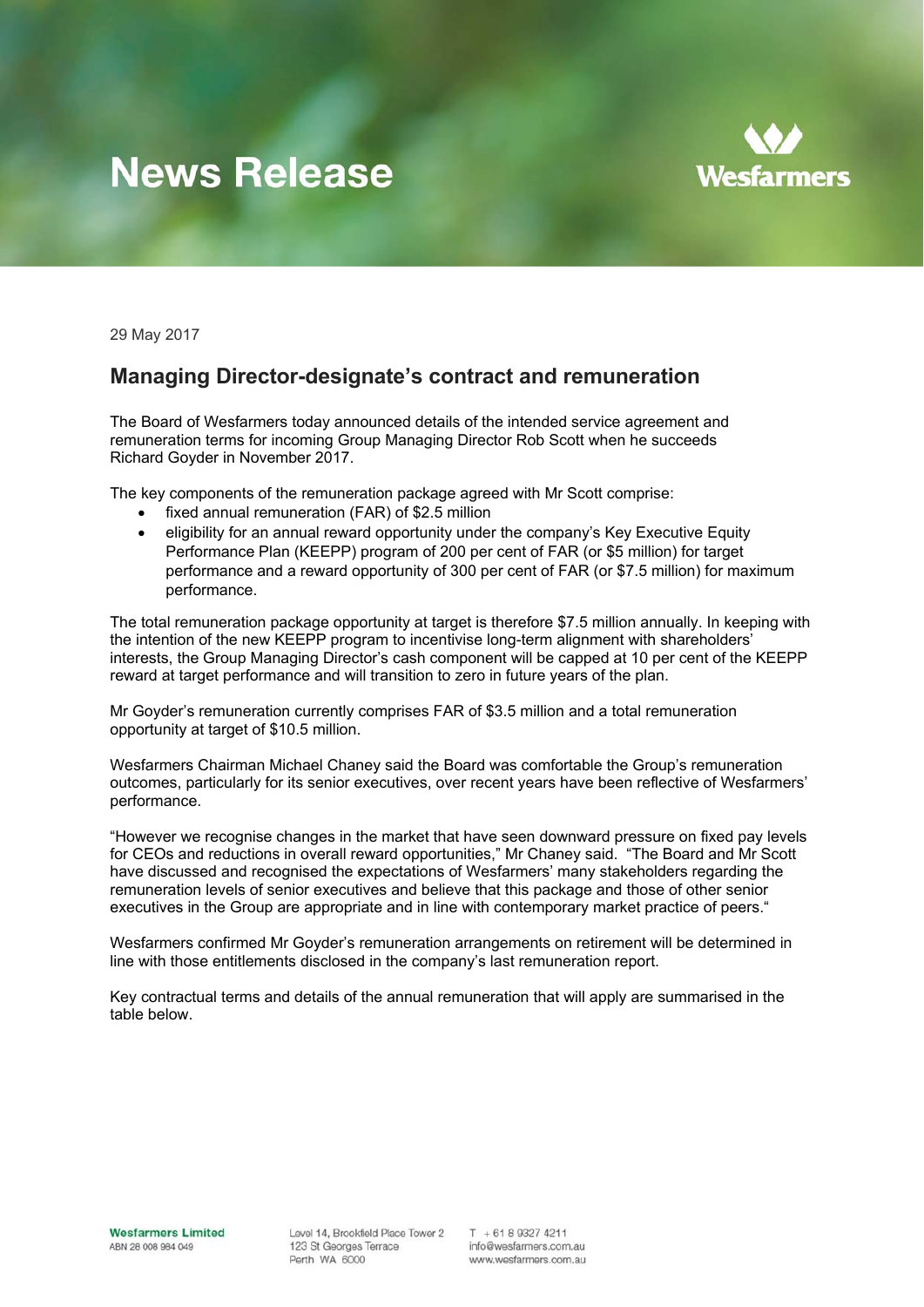## **Summary of Group Managing Director's key contractual terms**

| Item                                                       | Details                                                                                                                                                                                                                                                                                                                                                                                                                                                                                                                                                                                                                                                                                                                                                                                                                                                                                                                                                                                                                                                                                                                                                                                                                                                                                                                                                                                                                                                                                                                                                                                                                            |
|------------------------------------------------------------|------------------------------------------------------------------------------------------------------------------------------------------------------------------------------------------------------------------------------------------------------------------------------------------------------------------------------------------------------------------------------------------------------------------------------------------------------------------------------------------------------------------------------------------------------------------------------------------------------------------------------------------------------------------------------------------------------------------------------------------------------------------------------------------------------------------------------------------------------------------------------------------------------------------------------------------------------------------------------------------------------------------------------------------------------------------------------------------------------------------------------------------------------------------------------------------------------------------------------------------------------------------------------------------------------------------------------------------------------------------------------------------------------------------------------------------------------------------------------------------------------------------------------------------------------------------------------------------------------------------------------------|
| Term                                                       | Ongoing (no fixed term)<br>$\bullet$                                                                                                                                                                                                                                                                                                                                                                                                                                                                                                                                                                                                                                                                                                                                                                                                                                                                                                                                                                                                                                                                                                                                                                                                                                                                                                                                                                                                                                                                                                                                                                                               |
| Commencement                                               | Effective from 16 November 2017<br>$\bullet$                                                                                                                                                                                                                                                                                                                                                                                                                                                                                                                                                                                                                                                                                                                                                                                                                                                                                                                                                                                                                                                                                                                                                                                                                                                                                                                                                                                                                                                                                                                                                                                       |
| Fixed<br>remuneration                                      | \$2,500,000 (including superannuation and other benefits)<br>$\bullet$<br>Subject to annual review by the Board<br>$\bullet$                                                                                                                                                                                                                                                                                                                                                                                                                                                                                                                                                                                                                                                                                                                                                                                                                                                                                                                                                                                                                                                                                                                                                                                                                                                                                                                                                                                                                                                                                                       |
| Variable (at risk)<br>remuneration                         | A maximum opportunity under the Key Executive Equity Performance Plan<br>٠<br>(KEEPP) of 300% of fixed remuneration (and 200% at target)<br>The operation of this plan, the terms of participation, the potential target and<br>maximum amounts available and performance / vesting conditions in future<br>years will be at the absolute discretion of the Board.<br>The size of the KEEPP reward to be granted each year will be determined<br>٠<br>after the Board tests performance against a range of financial and strategic<br>measures. The reward will then be delivered half in performance shares and<br>half in restricted shares, after deducting any cash component.<br>The performance shares are subject to a four year performance period<br>which will be tested against agreed performance measures. The<br>performance measures will be outlined in the 2017 Remuneration<br>Report.<br>Half of the restricted shares are subject to a trading restriction for five<br>$\bullet$<br>years and the other half for six years.<br>As indicated above, as a transitional arrangement from the historic annual<br>incentive arrangements, there will initially be a small cash component for<br>the CEO, which this year will be capped at 10 per cent of the KEEPP<br>reward at target performance, transitioning to zero over the next two years.<br>Incentive amounts are subject to clawback in the event of an overpayment<br>due to a material misstatement / omission from Wesfarmers' financial<br>statements, a misstatement of a performance condition or fraud, dishonesty<br>or a breach of obligation. |
| Non-solicitation /<br>restrictions on<br>future activities | Both apply for 12 months following termination<br>٠<br>The CEO may not induce a senior employee of the Wesfarmers Group to<br>terminate their employment with Wesfarmers or a material supplier or<br>material customer of the Group from ceasing to do business (or reducing<br>their business) with the Wesfarmers Group.<br>The CEO is restrained from participating in any business that competes with<br>$\bullet$<br>a material business of Wesfarmers or a planned material future business<br>activity of the Group.                                                                                                                                                                                                                                                                                                                                                                                                                                                                                                                                                                                                                                                                                                                                                                                                                                                                                                                                                                                                                                                                                                       |
| Notice,<br>termination and<br>termination<br>payments      | 12 months' written notice must be given by either party to terminate this<br>$\bullet$<br>agreement. The CEO may be required to serve out whole or part of this<br>period on an active or passive basis or be paid in lieu of notice at the<br>Board's discretion.<br>Wesfarmers may terminate this agreement immediately for Cause.<br>٠<br>The CEO may terminate his employment within 30 days of an event giving<br>$\bullet$<br>rise to a fundamental change. This includes the CEO ceasing to be the<br>most senior executive of the Group, a delisting of Wesfarmers or a material<br>reduction in his role, status or delegated authority (excluding a reduction<br>with his consent or as a result of a proposal brought by the CEO).                                                                                                                                                                                                                                                                                                                                                                                                                                                                                                                                                                                                                                                                                                                                                                                                                                                                                      |